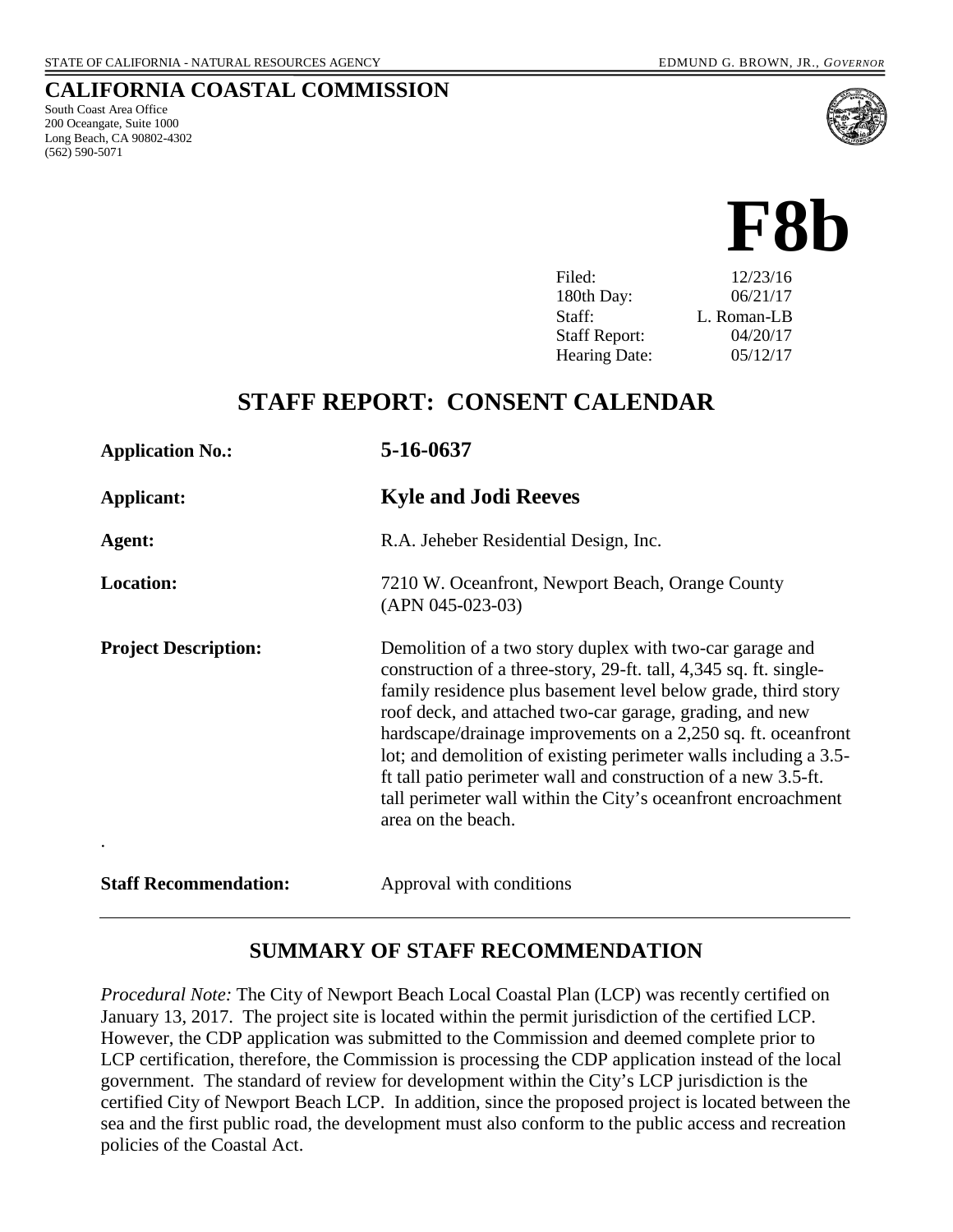The applicants are proposing demolition of a duplex and construction of a three story 29-ft. tall (from finished grade) 4,345 sq. ft. single family residence including a basement level, roof deck and two-car garage, new hardscape including a paved patio and 3.5-ft. tall patio wall within the City's allowable 15-ft. encroachment area within the Oceanfront public right-of-way. Due to its oceanfront location, the project site may be exposed to the hazards of waves, storm conditions, sea level rise or other natural hazards. However, the project is consistent with previous Commission approvals in the area and conditions have been imposed in order to minimize potential adverse impacts from the development and be consistent with the certified LCP.

Staff is recommending **approval** of the proposed project with nine **(9)** special conditions regarding: **1) revised plans, 2) assumption of risk, waiver of liability and indemnity; 3) no future shoreline protective device; 4) conformance with the submitted grading, drainage, and erosion control plan; 5) construction best management practices; 6) no deviation from approved encroachments and mitigation compliance; 7) City's right to revoke encroachment permit; 8) future development; and 9) a deed restriction against the property, referencing all of the Special Conditions contained in this staff report.**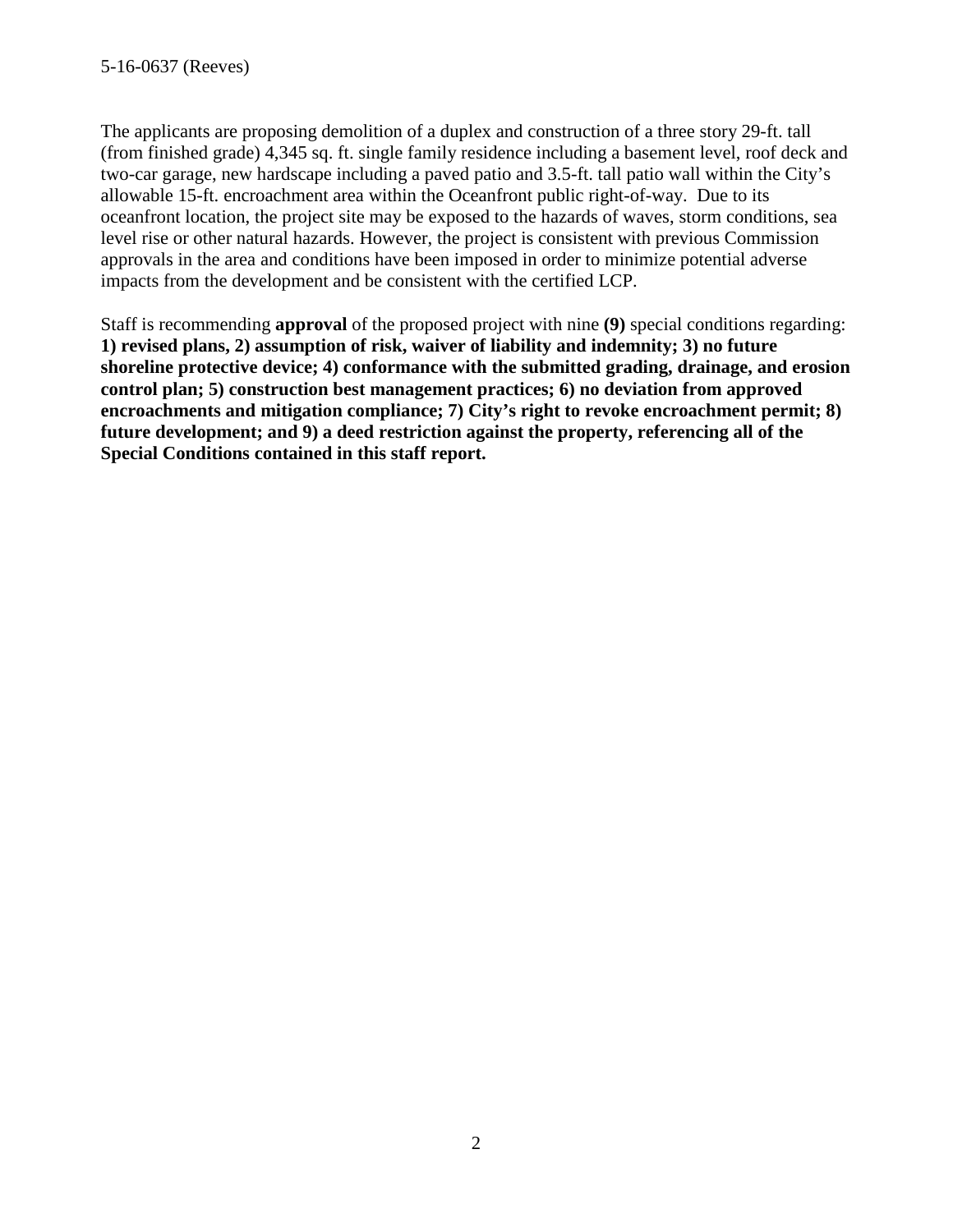# **TABLE OF CONTENTS**

| П. |  |
|----|--|
|    |  |
|    |  |
|    |  |
|    |  |
|    |  |
|    |  |
|    |  |
|    |  |
|    |  |
|    |  |

#### **APPENDICES**

Appendix A - Substantive File Documents

#### **EXHIBITS**

Exhibit 1 - Vicinity Map<br>Exhibit 2 – Topographic Survey Exhibit 3 – Project Plans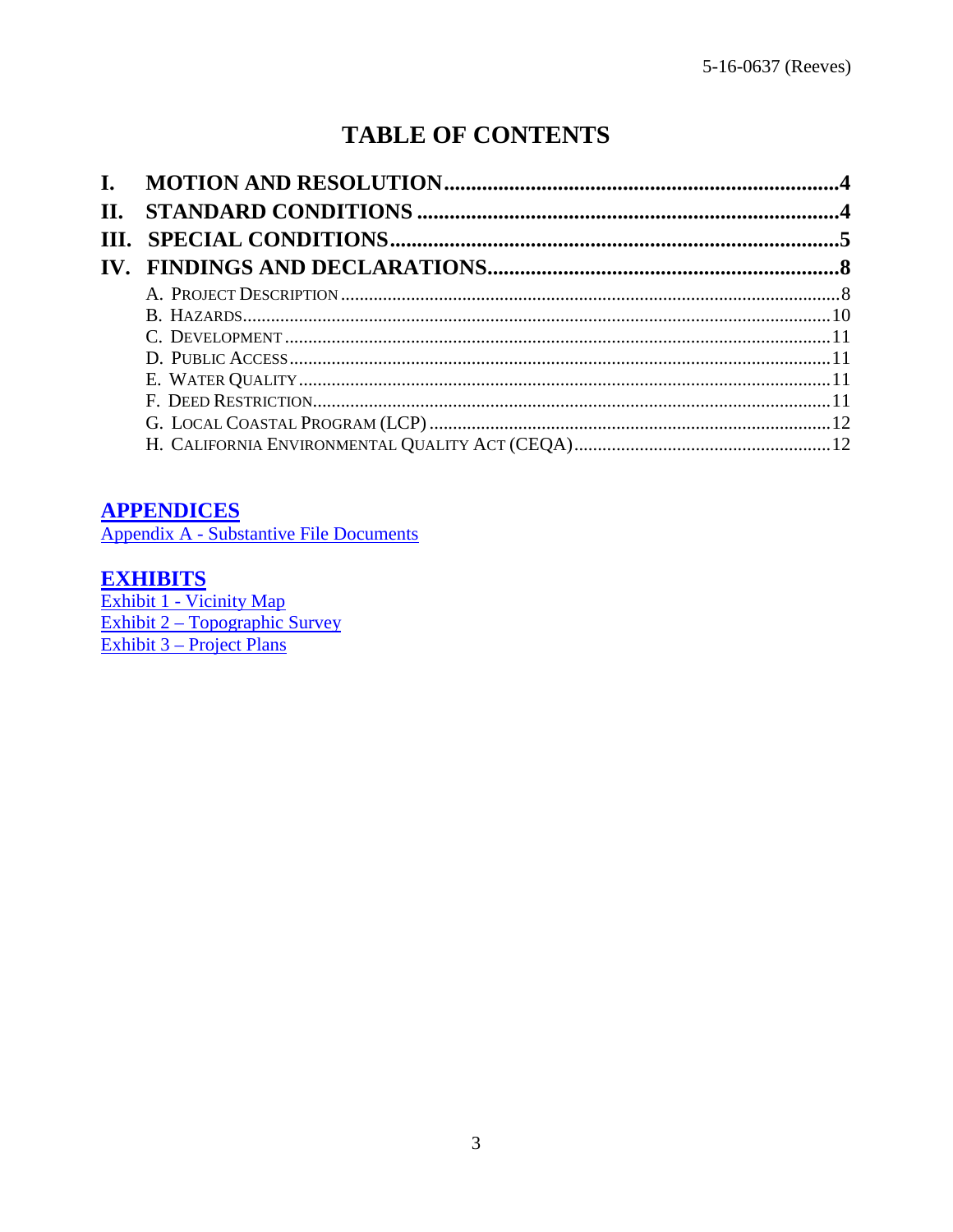#### <span id="page-3-0"></span>**I. MOTION AND RESOLUTION**

#### **Motion:**

*I move that the Commission approve the coastal development permit applications included on the consent calendar in accordance with the staff recommendations.*

Staff recommends a **YES** vote. Passage of this motion will result in approval of all of the permits included on the consent calendar. The motion passes only by affirmative vote of a majority of the Commissioners present.

#### **Resolution:**

*The Commission hereby approves a coastal development permit for the proposed development and adopts the findings set forth below on grounds that the development as conditioned will be in conformity with the Local Coastal Program conforming to the provisions of Chapter 3, and the public access and recreation policies of the Coastal Act. Approval of the permit complies with the California Environmental Quality Act because either 1) feasible mitigation measures and/or alternatives have been incorporated to substantially lessen any significant adverse effects of the development on the environment, or 2) there are no further feasible mitigation measures or alternatives that would substantially lessen any significant adverse impacts of the development on the environment.* 

### <span id="page-3-1"></span>**II. STANDARD CONDITIONS**

This permit is granted subject to the following standard conditions:

- 1. **Notice of Receipt and Acknowledgment**. The permit is not valid and development shall not commence until a copy of the permit, signed by the permittee or authorized agent, acknowledging receipt of the permit and acceptance of the terms and conditions, is returned to the Commission office.
- 2. **Expiration.** If development has not commenced, the permit will expire two years from the date on which the Commission voted on the application. Development shall be pursued in a diligent manner and completed in a reasonable period of time. Application for extension of the permit must be made prior to the expiration date.
- 3. **Interpretation.** Any questions of intent of interpretation of any condition will be resolved by the Executive Director or the Commission.
- 4. **Assignment.** The permit may be assigned to any qualified person, provided assignee files with the Commission an affidavit accepting all terms and conditions of the permit.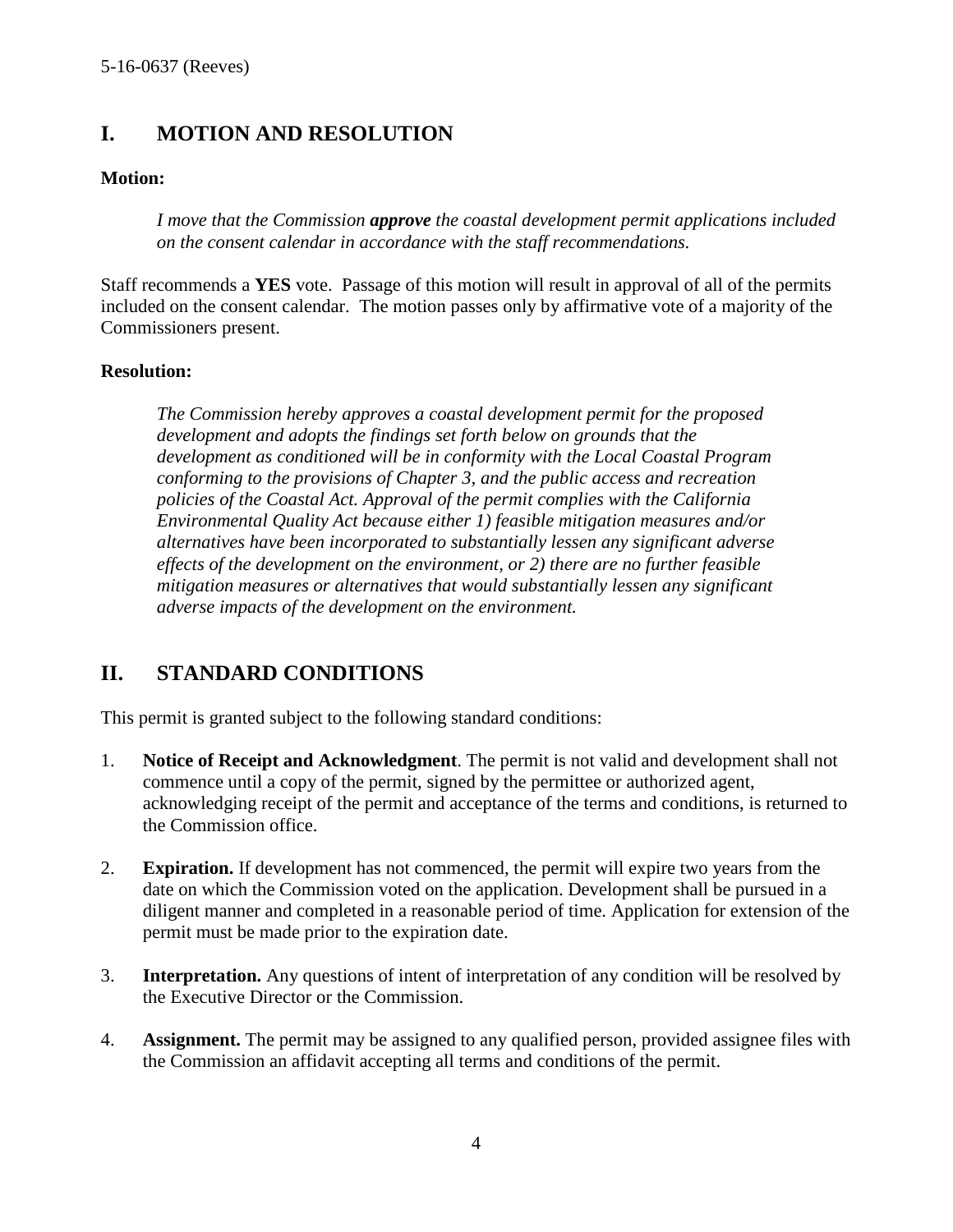5. **Terms and Conditions Run with the Land.** These terms and conditions shall be perpetual, and it is the intention of the Commission and the permittee to bind all future owners and possessors of the subject property to the terms and conditions.

#### <span id="page-4-0"></span>**III. SPECIAL CONDITIONS**

This permit is granted subject to the following special conditions:

1. **Revised Plans.** PRIOR TO THE ISSUANCE OF THE COASTAL DEVELOPMENT PERMIT, the applicantS shall submit, for the Executive Director's review and approval, two (2) full size sets of architectural plans that substantially conform to the project plans by R.A. Jeheber Residential Design, Inc., but shall be revised to indicate the finished floor elevation of the proposed basement level and specifically indicate that the basement use is for garage/vehicle storage and thus, not livable area.

The applicantS shall undertake development in accordance with the approved final plans. Any proposed changes to the approved final plans shall be reported to the Executive Director. No changes to the approved final plans shall occur without a Commission amendment to this Coastal Development Permit unless the Executive Director determines that no amendment is legally required.

- 2. **Assumption of Risk, Waiver of Liability and Indemnity.** By acceptance of this permit, the applicants acknowledge and agree (i) that the site may be subject to hazards from waves, erosion, storm conditions, liquefaction, flooding, and sea level rise; (ii) to assume the risks to the applicant and the property that is the subject of this permit of injury and damage from such hazards in connection with this permitted development; (iii) to unconditionally waive any claim of damage or liability from such hazards; and (iv) to indemnify and hold harmless the Commission, its officers, agents, and employees with respect to the Commission's approval of the project against any and all liability, claims, demands, damages, costs (including costs and fees incurred in defense of such claims), expenses, and amounts paid in settlement arising from any injury or damage due to such hazards.
- 3. **No Future Shoreline Protective Device.** By acceptance of this permit, the applicants agree, on behalf of themselves and all other successors and assigns, that no shoreline protective device(s) shall ever be constructed to protect the development approved pursuant to Coastal Development Permit No. 5-16-0637 including, but not limited to, the residence, basement, garage, patio, foundations, and any future improvements, in the event that the development is threatened with damage or destruction from waves, erosion, storm conditions, liquefaction, flooding, sea level rise, or any other coastal hazards in the future. By acceptance of this permit, the applicants hereby waive, on behalf of himself and all successors and assigns, any rights to construct such devices that may exist under Public Resources Code Section 30235.

By acceptance of this permit, the applicants further agree, on behalf of themselves and all successors and assigns, that the landowner(s) shall remove the development authorized by this permit, including, but not limited to, the residence, garage, patio and foundations if any government agency has ordered that the structure is not to be occupied due to any of the hazards identified above. In the event that portions of the development fall to the beach before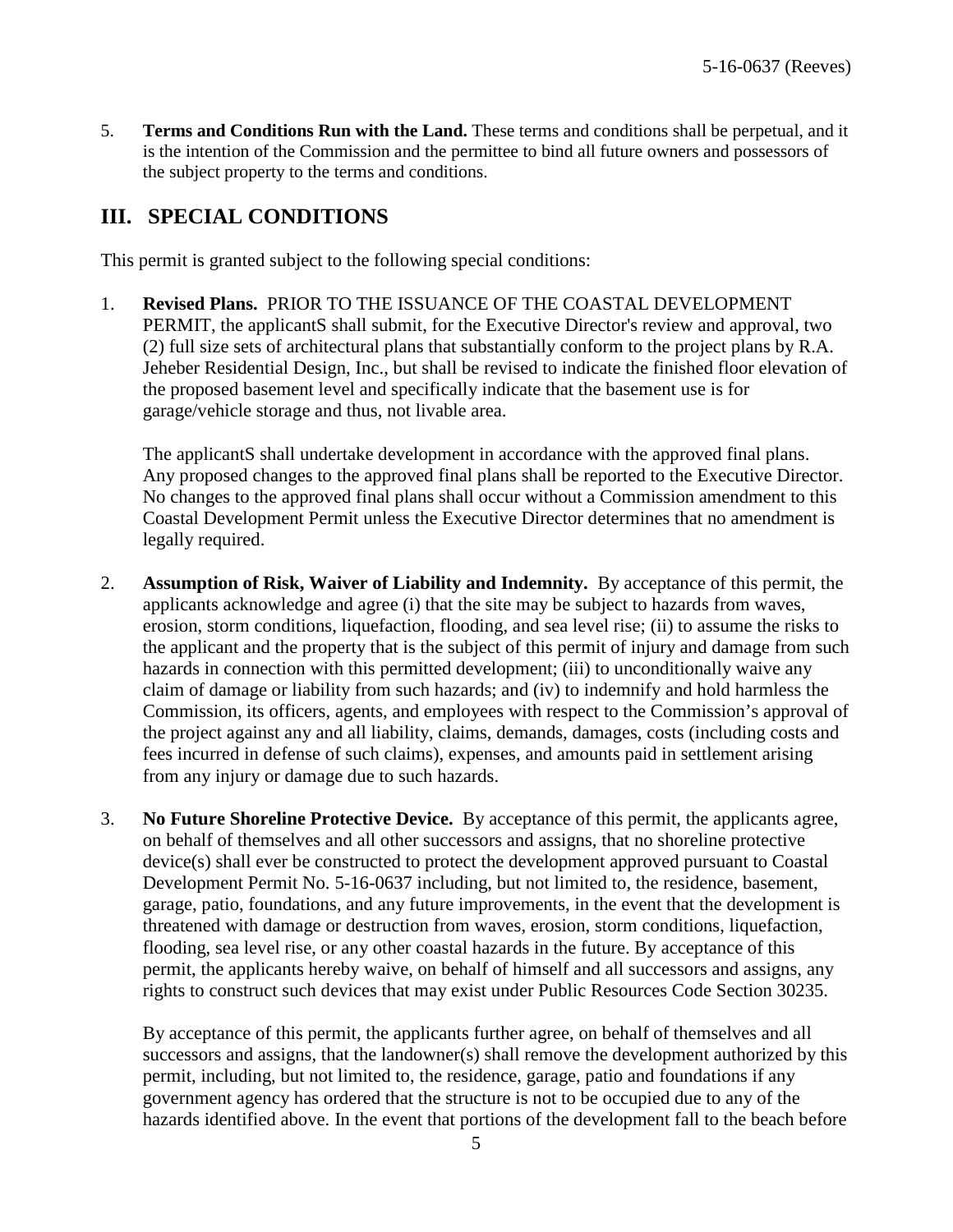they are removed, the landowner(s) shall remove all recoverable debris associated with the development from the beach and ocean and lawfully dispose of the material in an approved disposal site. Such removal shall require a coastal development permit.

4. **Conformance with the Submitted Grading, Drainage and Erosion Control Plan.** By

acceptance of this permit the applicants agree to conform to the Drainage and Erosion Control Plan on file showing roof drainage and runoff from all impervious areas directed to gutters, downspouts, and area drains. Erosion control measures consist of sandbags around the perimeter of the property during the construction phase. Any proposed changes to the approved plan shall be reported to the Executive Director. No changes to the approved plan shall occur without a Commission amendment to this coastal development permit unless the Executive Director determines that no amendment is legally required.

- 5. **Storage of Construction Materials, Mechanized Equipment and Removal of Construction Debris.** The permittees shall comply with the following construction-related requirements:
	- A. No demolition or construction materials, debris, or waste shall be placed or stored where it may enter sensitive habitat, receiving waters or a storm drain, or be subject to wave, wind, rain, or tidal erosion and dispersion.
	- B. No demolition or construction equipment, materials, or activity shall be placed in or occur in any location that would result in impacts to environmentally sensitive habitat areas, streams, wetlands or their buffers.
	- C. Any and all debris resulting from demolition or construction activities shall be removed from the project site within 24 hours of completion of the project.
	- D. Demolition or construction debris and sediment shall be removed from work areas each day that demolition or construction occurs to prevent the accumulation of sediment and other debris that may be discharged into coastal waters.
	- E. All trash and debris shall be disposed in the proper trash and recycling receptacles at the end of every construction day.
	- F. The applicant shall provide adequate disposal facilities for solid waste, including excess concrete, produced during demolition or construction.
	- G. Debris shall be disposed of at a legal disposal site or recycled at a recycling facility. If the disposal site is located in the coastal zone, a coastal development permit or an amendment to this permit shall be required before disposal can take place unless the Executive Director determines that no amendment or new permit is legally required.
	- H. All stock piles and construction materials shall be covered, enclosed on all sides, shall be located as far away as possible from drain inlets and any waterway, and shall not be stored in contact with the soil.
	- I. Machinery and equipment shall be maintained and washed in confined areas specifically designed to control runoff. Thinners or solvents shall not be discharged into sanitary or storm sewer systems.
	- J. The discharge of any hazardous materials into any receiving waters shall be prohibited.
	- K. Spill prevention and control measures shall be implemented to ensure the proper handling and storage of petroleum products and other construction materials. Measures shall include a designated fueling and vehicle maintenance area with appropriate berms and protection to prevent any spillage of gasoline or related petroleum products or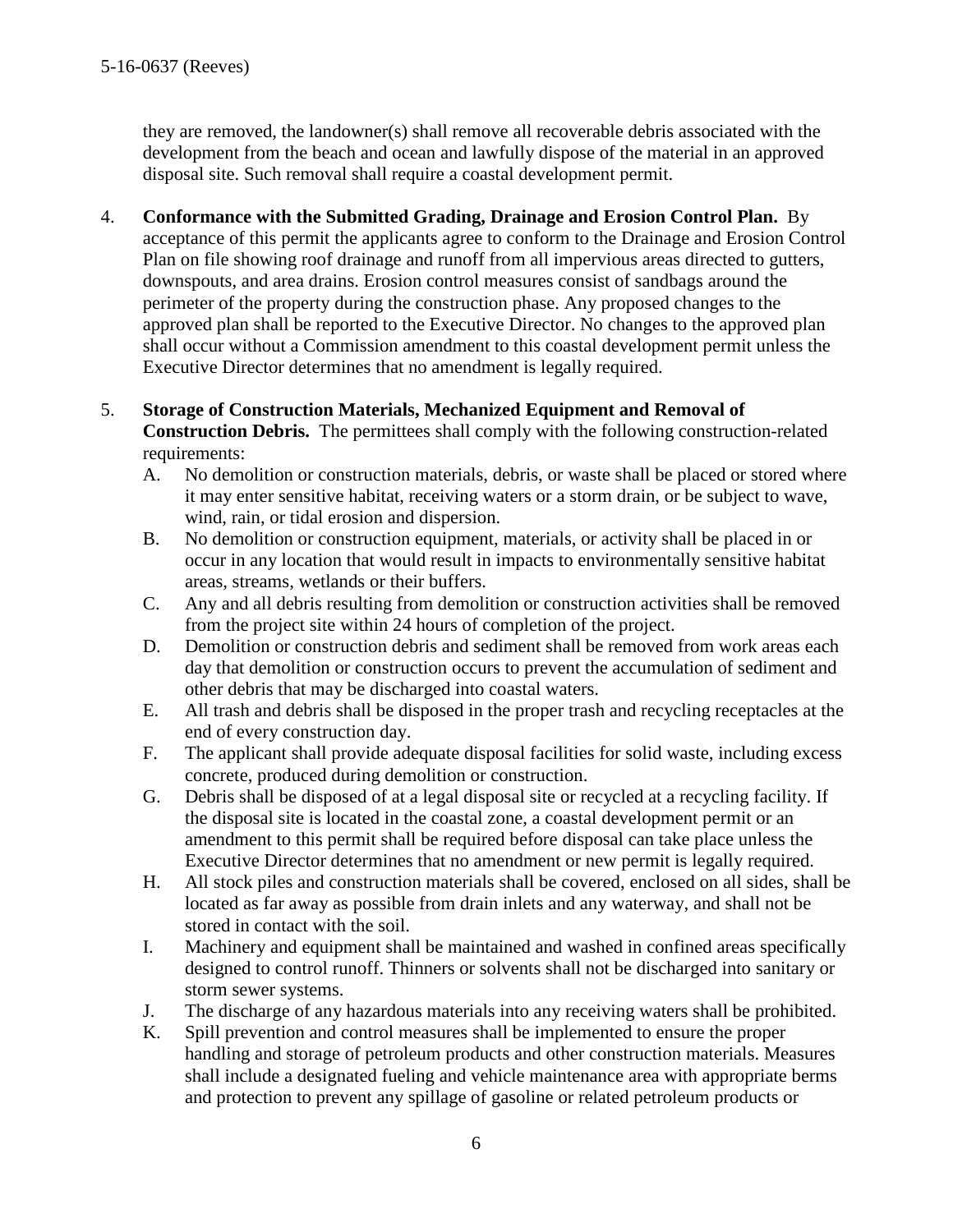contact with runoff. The area shall be located as far away from the receiving waters and storm drain inlets as possible.

- L. Best Management Practices (BMPs) and Good Housekeeping Practices (GHPs) designed to prevent spillage and/or runoff of demolition or construction-related materials, and to contain sediment or contaminants associated with demolition or construction activity, shall be implemented prior to the on-set of such activity.
- M. All BMPs shall be maintained in a functional condition throughout the duration of construction activity.
- 6. **Deviation from Approved Encroachments.** The only encroachment into the 15-foot deep encroachment area within the City of Newport Beach Oceanfront public right-of-way allowed by this coastal development permit is a patio wall (no more than 3 feet high) around the perimeter of an at-grade 15' deep by 30' wide concrete patio. Any development in the public right of way, including improvements, repairs, and maintenance, cannot occur without an amendment to this coastal development permit or a new coastal development permit from the Coastal Commission, unless the Executive Director determines through written confirmation that no amendment or new permit is legally required.

The applicants and all other successors and assigns must remain enrolled in the City's public access impact mitigation program (i.e. annual payment to City for encroachment) and make the recurring annual payment so long as the encroachment remains in place.

- 7. **City's Right to Revoke Encroachment Permit.** Approval of this coastal development permit shall not restrict the City's right and ability to revoke, without cause, the approved City encroachment permit in order to construct public access and recreation improvements within the public right of way.
- 8. **Future Development.** This permit is only for development described in Coastal Development Permit No. 5-16-0637. Pursuant to Title 14 California Code of Regulations Section 13250(b)(6), the exemptions otherwise provided in Public Resources Code Section 30610(a) shall not apply to the development governed by Coastal Development Permit No. 5- 16-0637. Accordingly, any future improvements to the single-family house authorized by this permit, including, but not limited to, conversion of basement to interior living area, repair and maintenance identified as requiring a permit in Public Resources Section 30610(d) and Title 14 California Code of Regulations Sections 13252(a)-(b), shall require an amendment to Permit No. 5-16-0637 from the Commission or shall require an additional coastal development permit from the Commission or from the applicable certified local government.
- 9. **Deed Restriction.** PRIOR TO ISSUANCE OF THE COASTAL DEVELOPMENT PERMIT, the applicants shall submit to the Executive Director for review and approval documentation demonstrating that the applicants have executed and recorded against the parcel(s) governed by this permit a deed restriction, in a form and content acceptable to the Executive Director: (1) indicating that, pursuant to this permit, the California Coastal Commission has authorized the development on the subject property, subject to terms and conditions that restrict the use and enjoyment of that property; and (2) imposing the Special Conditions of this permit as covenants, conditions and restrictions on the use and enjoyment of the Property. The deed restriction shall include a legal description of the entire parcel or parcels governed by this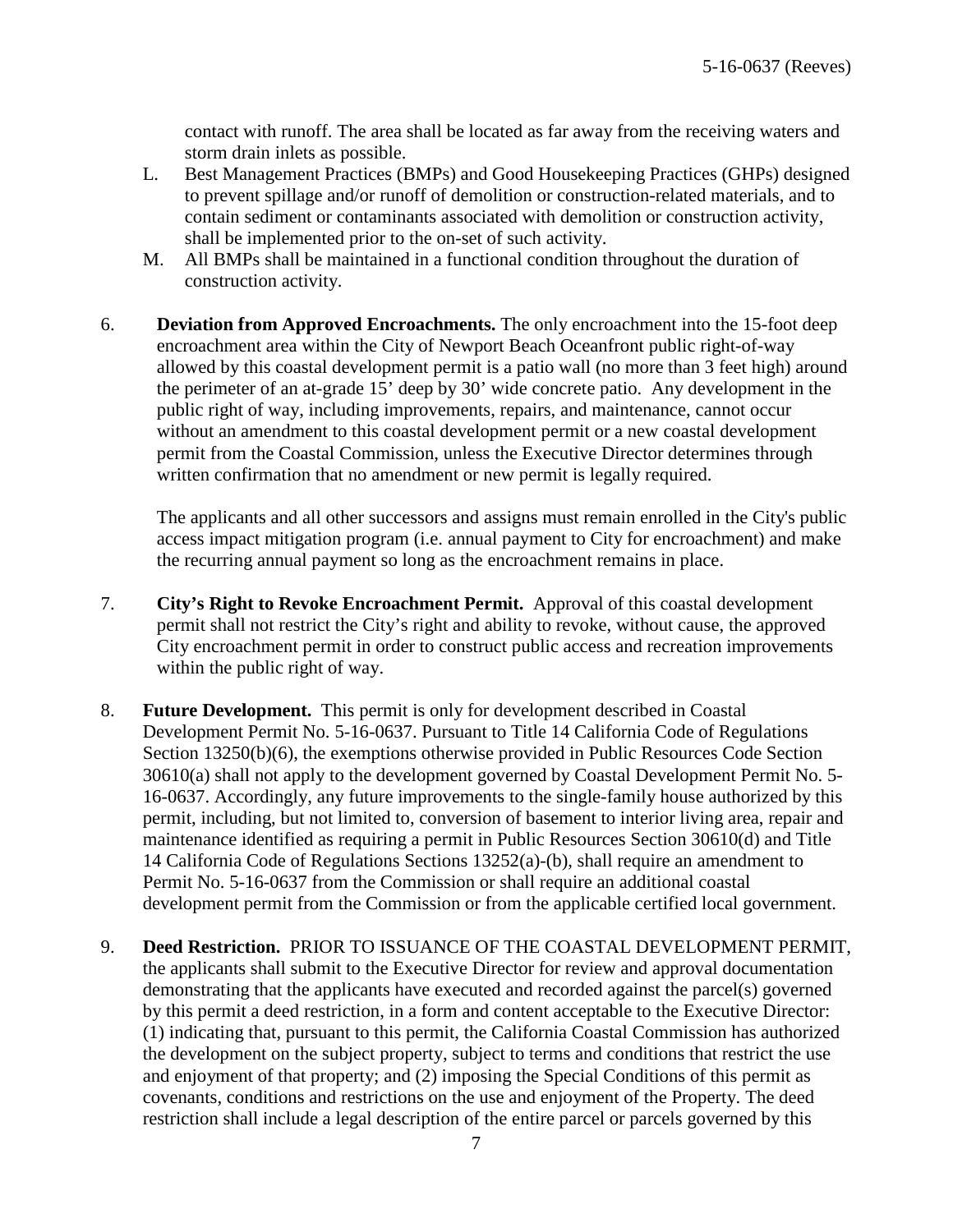permit. The deed restriction shall also indicate that, in the event of an extinguishment or termination of the deed restriction for any reason, the terms and conditions of this permit shall continue to restrict the use and enjoyment of the subject property so long as either this permit or the development it authorizes, or any part, modification, or amendment thereof, remains in existence on or with respect to the subject property.

#### <span id="page-7-0"></span>**IV. FINDINGS AND DECLARATIONS**

#### <span id="page-7-1"></span>**A. PROJECT DESCRIPTION**

The proposed project is located at 7210 W. Oceanfront, Newport Beach in Orange County (**[Exhibit](https://documents.coastal.ca.gov/reports/2017/5/F8b/F8b-5-2017-exhibits.pdf) [1](https://documents.coastal.ca.gov/reports/2017/5/F8b/F8b-5-2017-exhibits.pdf)**). The subject property is designated as R-2, Two-Unit Residential, by the City's certified LCP. The subject property is an oceanfront lot located in an existing residential area. The site is a corner lot at the intersection of W. Oceanfront and Sonora St. Vertical access to the beach is available adjacent to the site at the Sonora St. street-end and horizontal beach access is immediately seaward of the site. There is an approximately 600-ft. wide sandy beach from the ocean in front of the subject site.

The applicant is proposing to demolish a two story duplex with two-car garage and construct a three-story, 29-ft. tall (from finished grade), 4,345 sq. ft. single-family residence including a basement level, third story roof deck, and attached two-car garage, on a 2,250 sq. ft. oceanfront lot. Grading and new hardscape is proposed. The proposed project includes new on-site drainage system to minimize runoff from the site. The drainage system includes surface drains, subsurface drainage pipes, gutters, and downspouts, which will direct runoff towards permeable surfaces or area drains.

The Commission has found through previous permit actions in this area that the City's setback for residential structures in this area is acceptable for maintaining public access and addressing visual impacts. The proposed residence is consistent with the LCP's 5-foot required setback from the seaward property line. Additionally, the City allows, and the applicant proposes, second and third story balconies to encroach 3-feet into the 5-foot front setback. The height limit, as set forth in the certified LCP, is 24 feet for flat-roofed structures, and 29 ft. for structures with sloped roofs. The proposed structure is designed with a sloped roof that is 29 ft. high above NAVD88, consistent with the height requirement of the City's certified LCP. Furthermore, the parking requirement for detached single-unit dwellings 4,000 sq. ft. or greater is 3 per unit in a garage. The proposed new residence totals 4,345 sq. ft. including a ground floor 2-car garage with a car lift down to the basement level for additional storage of up to two more cars, providing a total of four (4) parking spaces in an enclosed garage; thus, exceeding the parking requirement per the certified LCP. Project plans are provided as **[Exhibit 3](https://documents.coastal.ca.gov/reports/2017/5/F8b/F8b-5-2017-exhibits.pdf)** of this staff report. Additionally, the applicant proposes to demolish a paved patio and patio wall encroachment within the City's sidewalk right-of-way along Sonora St., and the existing patio and patio wall within the City's 15-ft. oceanfront encroachment area as depicted on **[Exhibit #3, page 1,](https://documents.coastal.ca.gov/reports/2017/5/F8b/F8b-5-2017-exhibits.pdf)** and construct a new patio and 3.5-ft. tall patio walls as depicted on the grading plan included as **[Exhibit #3, page 17](https://documents.coastal.ca.gov/reports/2017/5/F8b/F8b-5-2017-exhibits.pdf)**.

The applicants submitted a Coastal Hazard and Wave Runup Study, prepared by GeoSoils, Inc. dated April 8, 2016 which concludes that it is very unlikely that any type of wave/wave will reach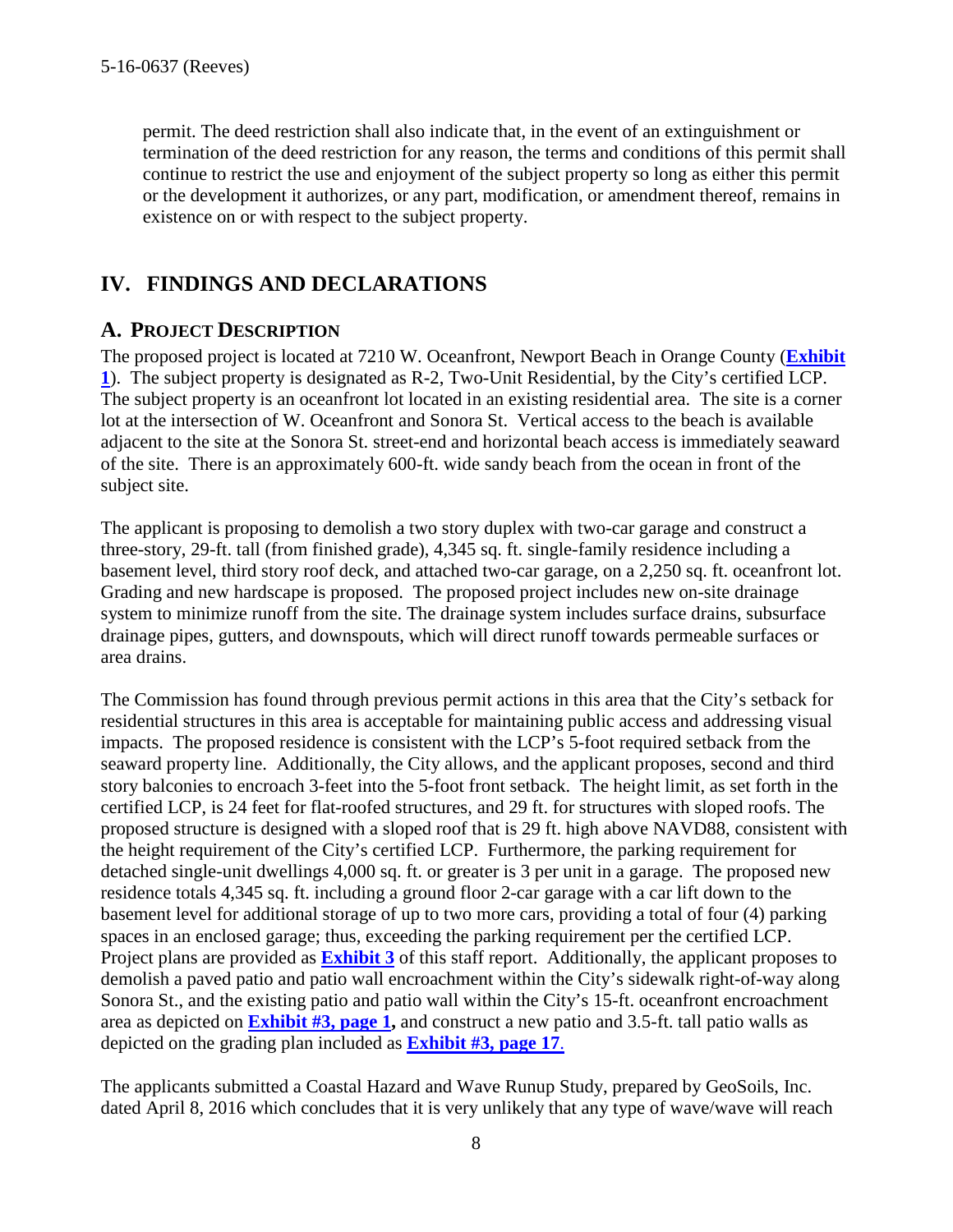the site during the 75 year life of the proposed new structure, even after considering a 1.25 -4.75 ft. sea level rise range during that time period as the mean high tide line is over 550 feet from the site. The report also concluded that the proposed project is reasonably safe from shoreline erosion due to very low rates of long-term shoreline erosion. Overall, the analysis concludes that the proposed project will be safe from flooding hazards for the next 75 years. As proposed, the lowest finished floor of the basement is at elevation +5 feet NAVD88 with foundation elements down to about elevation +2.5 feet NAVD88. The geotechnical investigation determined groundwater will impact the basement and foundations up to the site grade if there is up to 4.75 feet of sea level rise in 75 years. Therefore, all below grade foundations, including flatwork and retaining walls are proposed to be waterproofed to an elevation of about +12.5 feet elevation NAVD88. The lowest habitable finished floor is at or above +13.0 feet NAVD88 which is above grade. **Special Condition #1** requires final revised plans clearly denoting the basement level as purely a storage and garage use and not habitable space.

**Special Condition #2** acknowledges that building near the coast is inherently hazardous and that the applicants are aware of the risks. **Special Condition #3** requires the applicants to agree that no shoreline protective device(s) shall ever be constructed to protect the development approved pursuant to this CDP in the event that the development is threatened with damage or destruction from coastal hazards in the future. **Special Condition #5** requires construction responsibility and **Special Condition #4** requires adherence to proper drainage plans for the protection of the marine environment. **Special Condition #8** prevents future improvements to the project site without a new permit or permit amendment and **Special Condition #9** requires a deed restriction.

Additionally, the proposed project includes construction of a 15' deep by 30' wide concrete patio and 3.5-ft. tall perimeter wall within the City's allowable 15' deep oceanfront encroachment area per the certified LCP. The City holds the public right-of-way for street/walkway/bikeway purposes. A 35-foot wide public right-of-way in front of the site is designated on assessor's parcel maps and on the site survey map included as **[Exhibit 2](https://documents.coastal.ca.gov/reports/2017/5/F8b/F8b-5-2017-exhibits.pdf)** of the staff report as Ocean Front Street (formerly Ocean Avenue). This public right-of-way along the central part of the Balboa Peninsula is developed with a public walkway/bikeway. There is no paved beachfront public lateral access way (boardwalk) in front of the subject site or in area of West Newport Beach. The proposed encroachment would contribute to the cumulative adverse impact on beach use resulting from the various existing encroachments on the public right-of-way in the area. In addition, the encroachments could make it difficult in the future for the City to extend the boardwalk/public right-of-way in this area of the beach for continued paved lateral access.

In 1991, the Commission certified an amendment to the City of Newport Beach Land Use Plan (LUP). The LUP acknowledges the adverse public access impacts that will result from the development on the sandy beach area which is owned by the City for street purposes. This cumulative impact is addressed in the certified LUP by imposition of a mitigation plan. The mitigation plan requires an annual payment to be made to the City by encroaching homeowners which is applied to improving public access in Newport Beach. The City has constructed a number of public access improvements (including street end improvements which provide additional public parking spaces) using the encroachment funds. When it certified the LUP amendment allowing these encroachments, the Commission found that, if developed consistent with the mitigation plan, encroachments onto the City's Oceanfront public right-of-way would be consistent with the public access and recreation policies of Chapter 3 of the Coastal Act. The Commission certified the City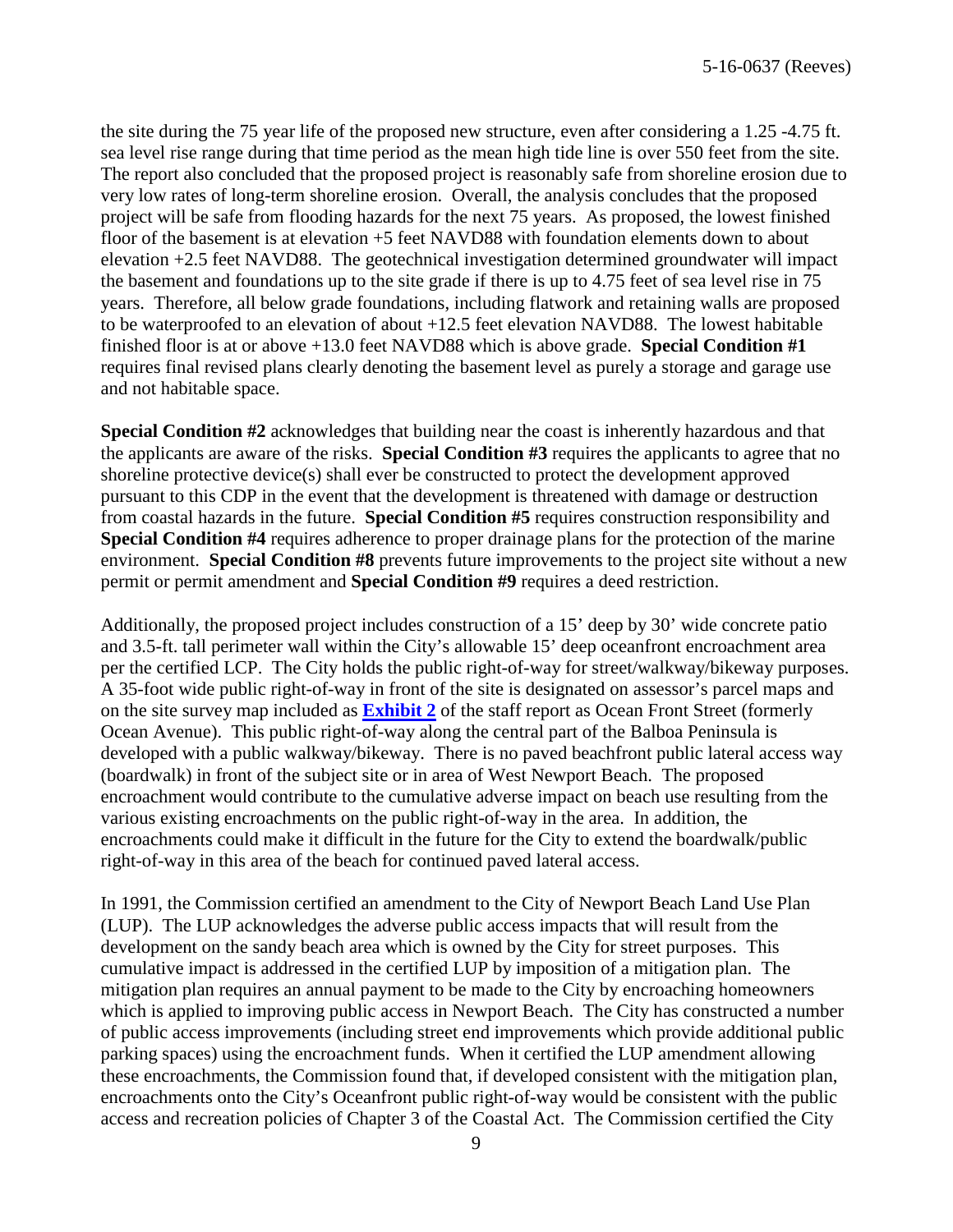of Newport Beach Implementation Plan in January 2017 which included the Oceanfront Encroachment Policy Guidelines as Appendix C of the certified LCP.

The LCP allows encroachment onto the Oceanfront right-of-way in the area of the subject site, which is between the Santa Ana River and  $52<sup>nd</sup>$  Street. Encroachments in this area may encroach up to 15 feet into the right-of-way. The proposed encroachment is 15 feet from the oceanfront property line. The LCP policies allow encroachments only if they do not interfere with access to the beach or ocean, when a building permit is not required, and subject to payment of a mitigation fee. The applicants have provided proof of annual payment to the encroachment mitigation fund. The Commission finds that the proposed encroachments at the subject site are consistent with the certified LCP oceanfront encroachment policies and the Chapter 3 public access policies of the Coastal Act. The findings for which are found in the Newport Beach LUP Amendment 90-1 approved by the Commission on June 11, 1991 and which are incorporated here by reference. In addition, the City is continuing to carry out the public access improvements required by the LUP mitigation plan to offset any adverse impacts of the encroachments. The mitigation payment made to the City is an annual recurring payment. The applicants and any successors in interest must remain enrolled in the annual fee system and pay the recurring fee so long as the encroachment remains in place.

Section 13250 of the California Code of Regulations provides that development such as the proposed encroachments are not exempt from obtaining a coastal development permit pursuant to Coastal Act Section 30610(a). However, to ensure that no further encroachments occur without an approved amendment to this coastal development permit or approval of a new coastal development permit, the Commission imposes **Special Condition #6** which requires that an amendment to this permit or a new coastal development permit be obtained for any deviations to the encroachments described in this permit. This would allow the Commission to evaluate future encroachment deviations for adverse public access and recreation impacts.

Additionally, the permittees signed an encroachment agreement with the City in which they waived their right to contest the ability of the City to remove the encroachments in order to build public access improvements within the public right of way. Thus the proposed project is also conditioned to provide that issuance of the coastal development permit does not restrict nor interfere with the City's right to revoke its encroachment permit, without cause, in order to construct public access and recreation improvements in the public right-of way. This would ensure future opportunities for public access and recreation.

The City of Newport Beach issued an Approval-in-Concept (No. AIC 2016-046) on July 12, 2016 for the proposed development. The proposed project adheres to the R-2, Two-Unit Residential designation and as conditioned, is consistent with the policies and requirements of the City's certified Local Coastal Program (LCP).

#### <span id="page-9-0"></span>**B. HAZARDS**

Development adjacent to the ocean or bay is inherently hazardous. Development which may require a protective device in the future cannot be allowed due to the adverse impacts such devices have upon, among other things, public access, visual resources and shoreline processes. To minimize the project's impact on shoreline processes, and to minimize risks to life and property, the development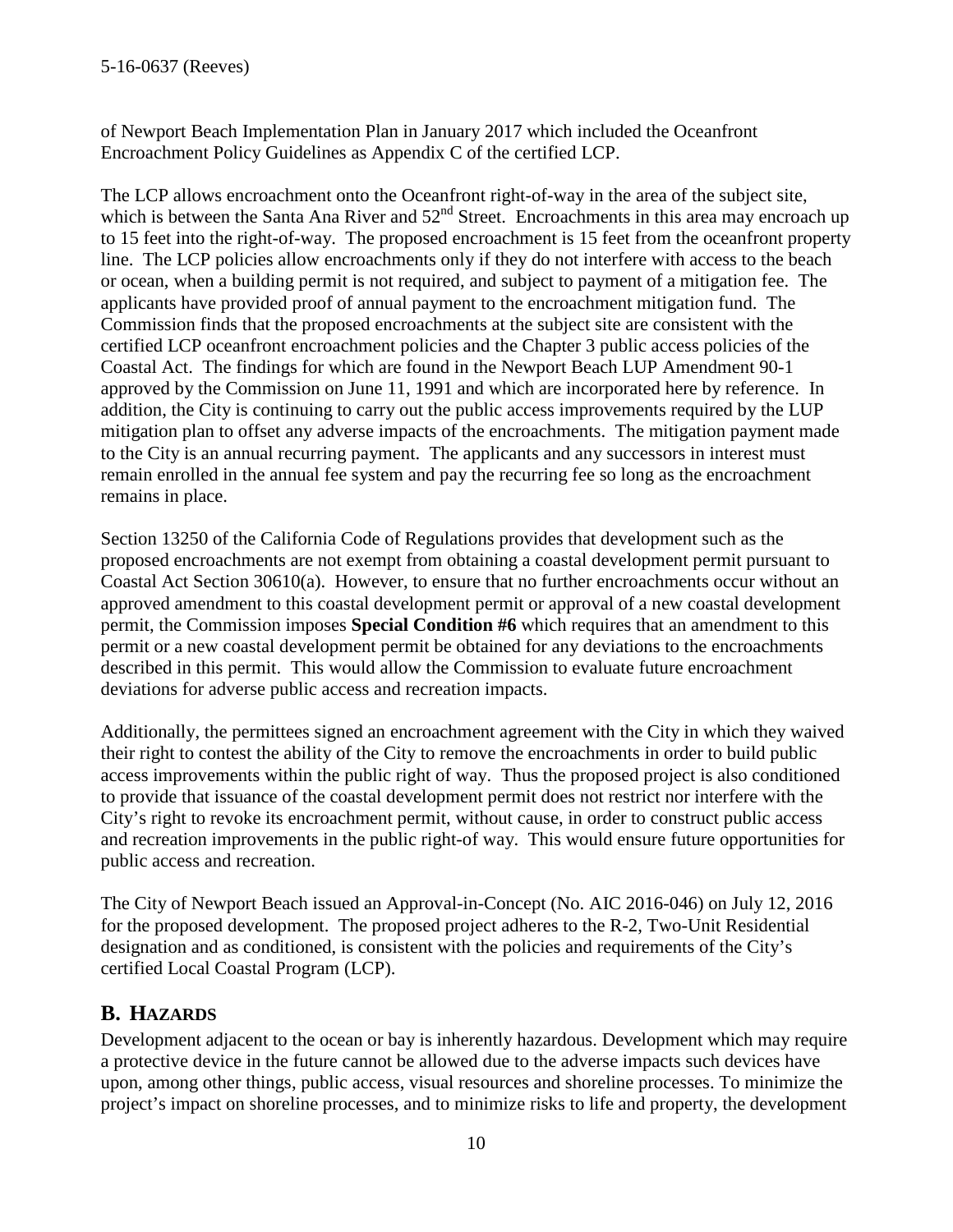has been conditioned to: require an appropriate set-back from the water; require a drainage and runoff control plan to direct, treat, and minimize the flow of water offsite; prohibit construction of protective devices (such as a seawall) in the future; and to require that the landowner and any successor-in-interest assume the risk of undertaking the development. As conditioned, the Commission finds that the development conforms to the requirements of the City of Newport Beach LCP regarding the siting of development in hazardous locations.

#### <span id="page-10-0"></span>**C. DEVELOPMENT**

The development is located within an existing developed area and is compatible with the character and scale of the surrounding area. However, the proposed project raises concerns that the future development of the project site potentially may result in a development which is not consistent with the Chapter 3 policies of the Coastal Act and the certified LCP. To assure that future development is consistent with the Chapter 3 policies of the Coastal Act and the certified LCP, the Commission finds that a Future Development **Special Condition #8** must be imposed. As conditioned the development conforms to the City of Newport Beach LCP and the public access and recreation policies of the Coastal Act.

#### <span id="page-10-1"></span>**D. PUBLIC ACCESS**

The proposed development will not affect the public's ability to gain access to, and/or to use the coast and nearby recreational facilities. Therefore, the proposed development, as conditioned, conforms to the City of Newport Beach certified LCP polices and requirements regarding public access and the public access and recreation policies of the Coastal Act.

#### <span id="page-10-2"></span>**E. WATER QUALITY**

The proposed development has a potential for a discharge of polluted runoff from the project site into coastal waters. The development, as proposed and as conditioned, incorporates design features to minimize the effect of construction and post-construction activities on the marine environment. These design features include, but are not limited to, the appropriate management of equipment and construction materials, reducing runoff through the use of permeable surfaces, the use of noninvasive drought tolerant vegetation to reduce and treat the runoff discharged from the site, and for the use of post-construction best management practices to minimize the project's adverse impact on coastal waters. As conditioned, the Commission finds that the development conforms to the water quality control policies and requirements of the City of Newport Beach certified LCP regarding the protection of water quality to promote the biological productivity of coastal waters and to protect human health.

#### <span id="page-10-3"></span>**F. DEED RESTRICTION**

To ensure that any prospective future owners of the property are made aware of the applicability of the conditions of this permit, the Commission imposes **Special Condition #9** requiring that the property owners record a deed restriction against the property, referencing all of the above Special Conditions of this permit and imposing them as covenants, conditions and restrictions on the use and enjoyment of the property. Thus, as conditioned, this permit ensures that any prospective future owner will receive actual notice of the restrictions and/or obligations imposed on the land use and enjoyment of the land in connection with the authorized development, including the risks of the